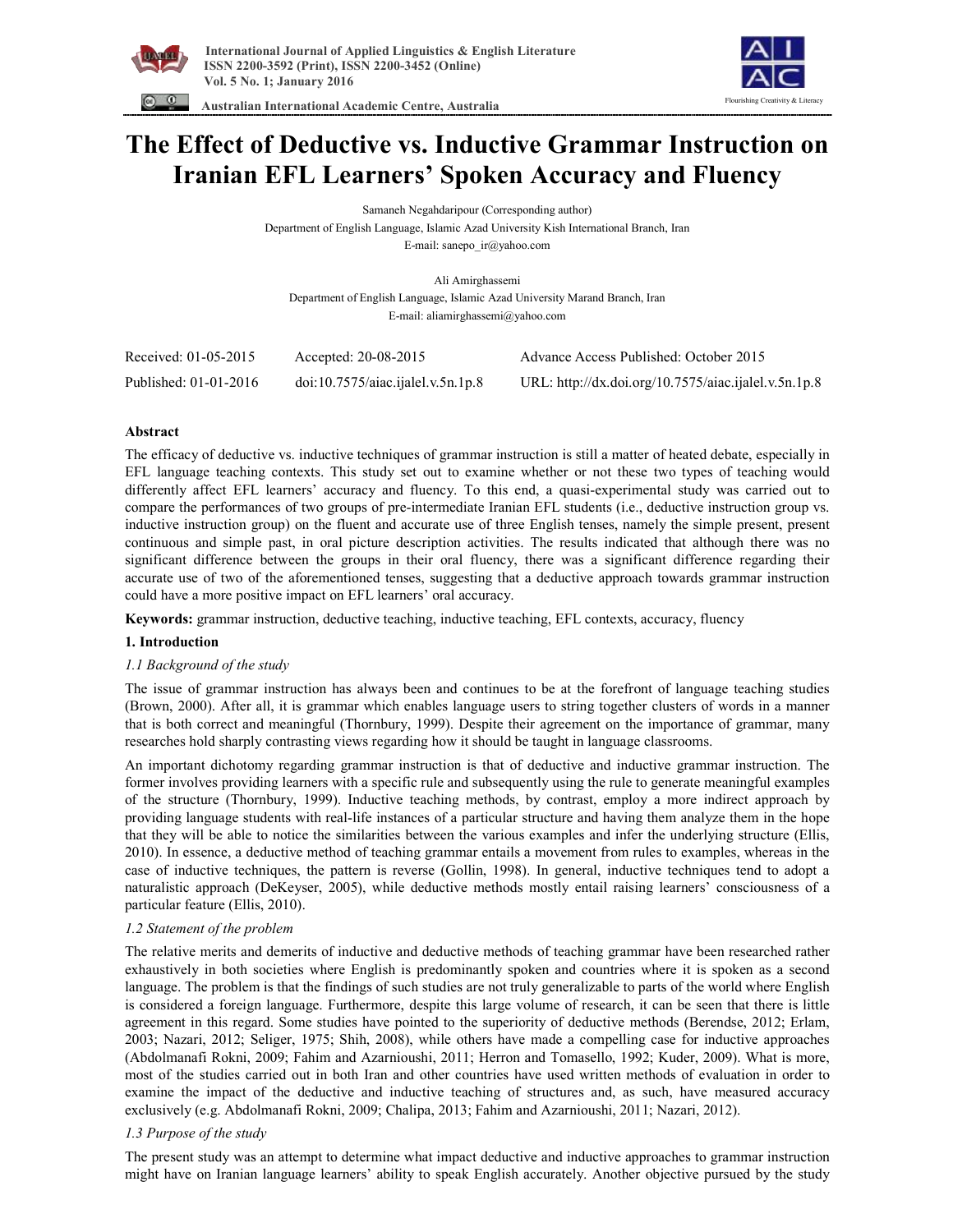#### **IJALEL 5(1):8-17, 2016** 9

was to investigate whether or not the type of grammar teaching (i.e. deductive or inductive) could affect Iranian EFL students' fluency. This objective was motivated by the assumption that there is a 'trade-off' between accuracy and fluency, that is, L2 students experience difficulty in attending simultaneously to linguistic form (accuracy) and message content (fluency) (Skehan, 2009). Because an individual's attentional capacity is limited, he or she may produce accurate language at the expense of fluent language. In deductive grammar teaching, the students' attention is directly called to rules and, thus, an important question raised here is whether such an attention to form could negatively affect their fluency.

#### *1.4 Research questions*

In order to shed some light on the above mentioned issues, this study aims at finding answers to the following research questions:

1. Do deductive and inductive grammar instruction have the same impact on Iranian EFL learners' accurate use of three tenses (i.e., the simple present, present continuous and simple past) in English in oral description of pictures?

2. Do deductive and inductive grammar instruction have the same impact on Iranian EFL learners' fluent use of three tenses in English in oral description of pictures?

### *1.5 Literature Review*

#### *1.5.1 Studies in Favor of Deductive Instruction*

The results of several studies point to the superiority of deductive grammar instruction. In a study carried out by Berendse (2012), two groups of Dutch secondary school students were taught the English simple past and present perfect tenses over the course of three sessions, after which they were given two grammaticality judgment tasks: the first one shortly after instruction and the second one six weeks later. The results indicated that while there was little difference between the two groups on the former, the latter illustrated a greater degree of discrepancy, with the students who had received deductive instruction scoring higher than their peers who had been taught inductively, suggesting that deductive grammar teaching facilitates better long-term retention.

Similar to the aforementioned study, Erlam (2003) concluded that the benefits of deductive approaches outweigh those of inductive teaching methods. Her study involved the teaching of direct object pronouns in French to a sample of 69 New Zealand high school students who were randomly assigned to deductive, inductive and control groups. For the deductively taught group, the usage of these pronouns was formally explained and accompanied by example sentences illustrating their use, after which students did a pronoun replacement exercise. Those taught inductively, however, received no formal explanation of rules. Instead, a matching activity involving a series of illustrations and statements was used. The learners then saw some other pictures shown via an overheard projector while simultaneously listening to a pair of statements describing each one. The students had to say which statement matched the picture being displayed. By contrast, the learners in the control group were subject to form-focused rather than target structure instruction. Two posttests were given to the learners, one immediately after the treatment phase and the other six weeks later. On both occasions, the deductive group achieved significantly higher marks than the inductive and control groups.

In a similar study, Seliger (1975) examined the impact of inductive and deductive grammar instruction on a sample of 58 students learning English in an American language institute. Just as the study by Erlam (2003), these learners were divided into three groups, namely deductive, inductive and control, with classes being held in a language laboratory. The learners in the inductive group received input in the form of a tape accompanied by written material and were then asked to summarize the rule. The participants in the deductive group, on the other hand, were given an explicit presentation of the target structure and then applied their newly-acquired knowledge to a series of exercises. The control group was given no formal instruction and merely engaged in silent reading. Finally, the learners were given a recall and retention test one day and three weeks after the treatment stage, respectively. Although the results of the former did not indicate a significant difference between the two experimental groups, the latter showed that those taught grammar deductively enjoyed a clear advantage. In other words, deductive instruction had had a positive effect on retention.

Shih (2008) examined the effects of the deductive and inductive teaching of relative clauses on a group of 70 junior high school students in Taiwan. These students were placed into two groups, one experimental and the other control, with the former receiving inductive instruction and those in the latter undergoing traditional deductive instruction. Moreover, the 70 participants were categorized into three groups according to their proficiency level, namely highachievers, mid-achievers and low-achievers. It was determined that the high-achievers benefitted more from a deductive approach to grammar instruction, whereas no statistically significant difference between these two teaching methods was observed with respect to the mid- and low-achievers.

Nazari (2012) studied the impact of implicit and explicit grammar instruction on Iranian language learners' mastery of the present perfect tense. In order to measure this, a written test consisting of multiple-choice items and sentencemaking was employed, with the results indicating that teaching grammar explicitly leads to a more favorable outcome in comparison with implicit instruction.

### *1.5.2 Studies in Favor of Inductive Instruction*

While several studies suggest that deductive instruction may be more beneficial than inductive instruction, others have shown that the advantages of an inductive approach exceed the merits of a deductive one. Herron and Tomasello's (1992) study involved the teaching of 10 French structures to 26 American university students studying elementarylevel French. Those receiving inductive instruction began with contextualized oral drills. These students were tasked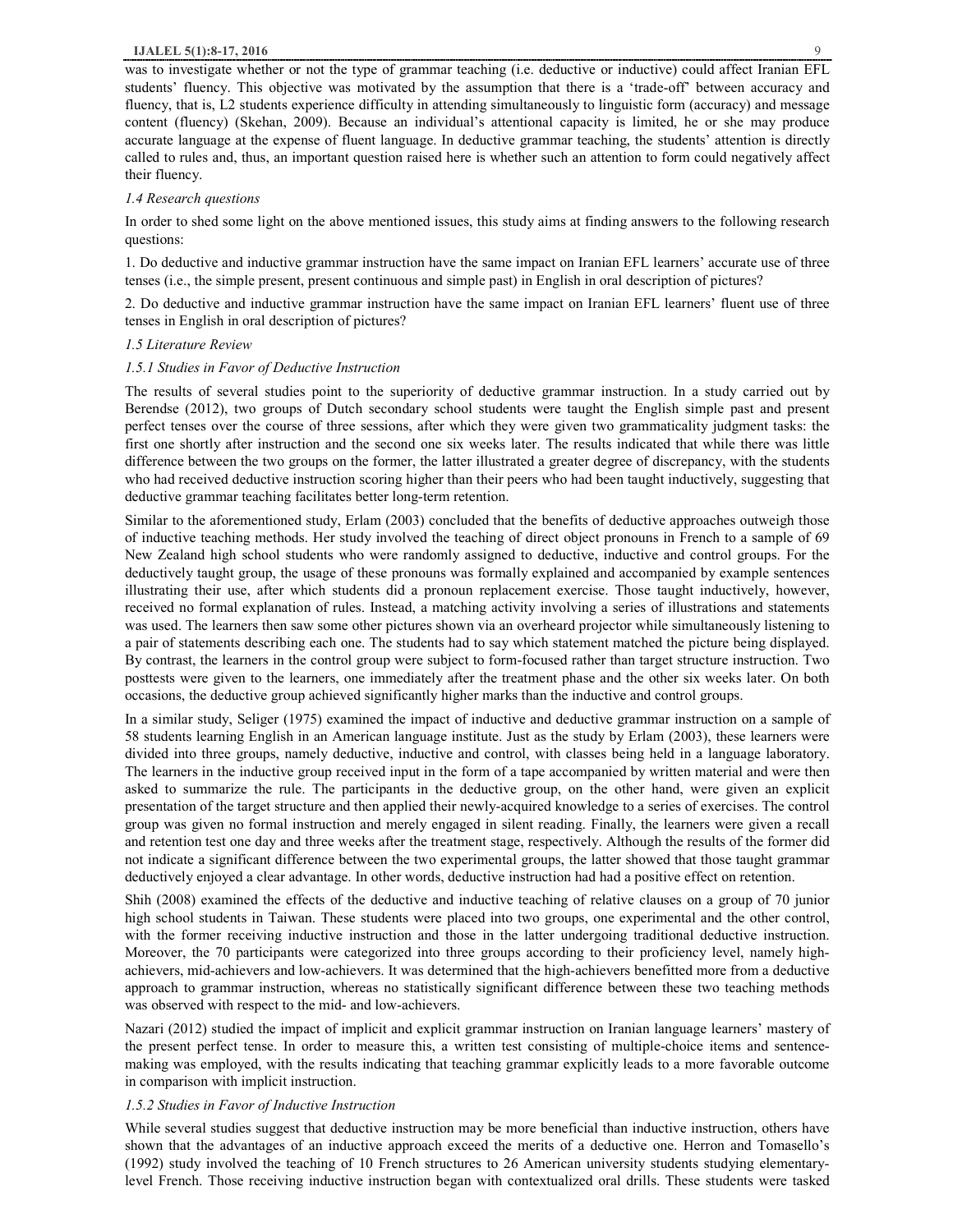#### **IJALEL 5(1):8-17, 2016** 10

In a study conducted by Kuder (2009), two groups of intermediate learners were given instruction on Spanish direct object pronouns. It was concluded that those taught inductively did slightly better than the learners who had received deductive instruction, though the difference was not significant. The former also expressed a higher level of satisfaction in comparison with their deductively-instructed counterparts.

Furthermore, Fahim and Azarnioushi (2011) conducted an investigation on the relationship between critical thinking ability and two approaches towards teaching grammar, namely rule-driven instruction and discovery learning. The study involved 73 language learners undergoing two instruction phases, the first deductive and the second inductive, comprising four sessions each, after which they were given a grammar test. The findings showed that induction contributes to the learning of students with a high critical thinking ability, yet no relationship was found between deduction and high or low critical thinking abilities.

In his investigation of Persian learners of English, Abdolmanafi Rokni (2009) examined the impact of using explicitdeductive and explicit-inductive teaching techniques on the acquisition of relative clauses in English. After receiving instruction, the participants took a posttest. This was later followed by a delayed posttest. The two tests consisted of sentence-combining activities as well as grammaticality judgments tests. On both occasions, those learners who had been given explicit-inductive instruction significantly outperformed their peers in the explicit-deductive group, suggesting that Iranian learners are more positively affected by inductive teaching methods.

### *1.5.3 Studies Showing No Difference between Deductive and Inductive Teaching*

While the findings of many studies have identified one teaching method as superior to the other, other studies paint a more grayish picture. Motha (2013) used an online language tool in order to study the impact of the inductive and deductive teaching of case-marking in Polish. The study of 90 participants showed minimal difference in the effectiveness of these two approaches, though it was suggested that linguistic background should be a factor when deciding on teaching techniques.

In another study, Hwu and Sun (2012) did not find a significant difference between deductive and inductive grammar instruction but did discover an interplay between learner characteristics and teaching conditions. In their study, a number of language aptitude measures were considered, such as memory and language sensitivity. Accordingly, students were divided into low-aptitude and high-aptitude groups and then subdivided into two groups, one receiving deductive instruction and the other benefitting from an inductive approach. Finally, the participants' learning was assessed using three posttests consisting of written sentence production as well as correction tasks. The results suggested that lower-aptitude learners benefit more from deductive instruction as this can compensate for their unfamiliarity with explanations of grammar. However, when it comes to higher-aptitude learners, it is inductive teaching methods which yield the best results.

Other studies have also failed to establish which method of teaching grammar works best, such as those carried out by El-Banna and Ibrahim (1985), Shaffer (1989), and Xia (2005). Furthermore, it is worth noting that while most research done in the area of deductive and inductive grammar instruction has focused on these two methods' impact on grammatical competence, a small number of studies have also explored their effect on pragmatic use. In one such study, Rose and Ng (2001) investigated the effects of the deductive and inductive teaching of grammar on pragmatic use. Their findings indicated that a deductive approach positively affects socio-pragmatic proficiency. This is in stark contrast to the findings of Takimoto (2005), who found the impact of an inductive approach on pragmatic use to be greater than that of a deductive one.

In another study, Chalipa (2013) took a sample of 40 language learners in Iran in order to determine the effect of deductive and inductive grammar instruction. The learners were taught 10 grammar items in total, half of which were taught deductively and the other half inductively. Two posttests were administered so as to measure the participants' short-term and long-term learning. In the end, neither test indicated a significant difference between these two approaches to teaching grammar.

Taking into account all the research carried out in this regard, it is evident that there is little agreement regarding the best approach towards grammar instruction. The present study was an attempt to shed light on the matter of which of the two aforementioned methods of teaching grammar (i.e. deductive and inductive) works best in the EFL context of Iran.

## **2. Method**

### *2.1 Design*

The study employs a quasi-experimental design constituting a pre-test and post-test, using two intact EFL classes. There was one experimental group and one control group. The independent variable involved in the study was the treatment with two levels (i.e., deductive grammar teaching and inductive grammar teaching), and the dependent variables were the groups' accuracy performances on oral tests as well as their fluency in the oral production of stories.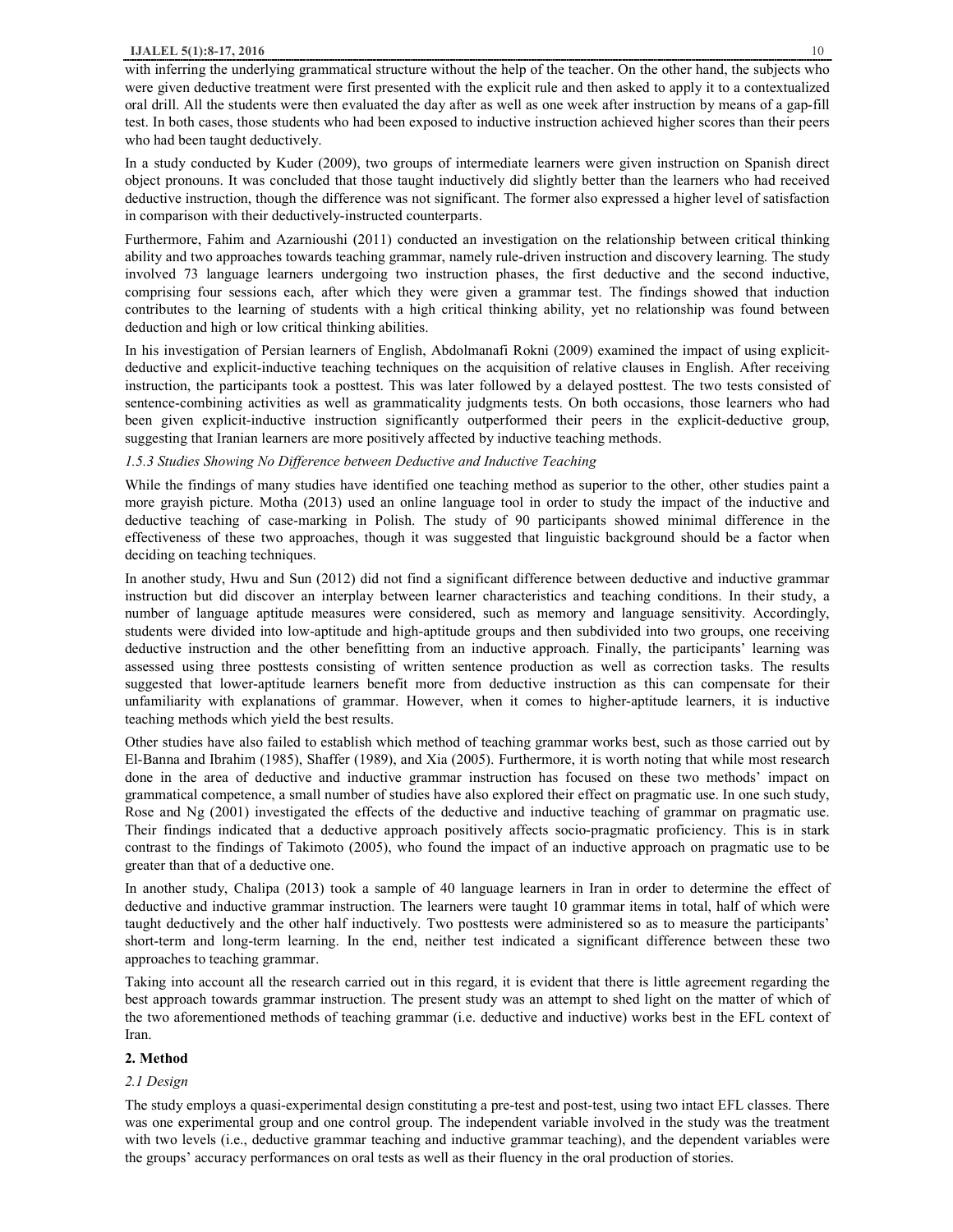#### *2.2 Participants*

A sample of 60 Iranian learners of English as a foreign language constituted the participants of the study. They were adult learners of English studying at a pre-intermediate level at a language institute in Shiraz, Iran. The subjects, who were in the age range of 21-32, were all native speakers of Persian. A non-probability sampling design was used in the study, that is, the participants were assigned to classes by the registration office of the language institute.

### *2.3 Instruments*

Three instruments were used for the purpose of data collection. The first instrument used was a Key English Test (KET) to ensure the comparability of the groups involved in the study in terms of their English proficiency. The second instrument employed in this study was a pretest involving a picture description activity. The pictures were carefully chosen so as to elicit the structures the learners had been taught during the treatment phase. The final instrument was a posttest again involving the description of pictures, albeit with a different set of illustrations from those used in the pretest.

All the tests used in the study were examined by two experienced English teachers and their comments were taken into consideration. These expert judgments were used to come up with some evidence of the content validity of the instruments. As for the reliability of the pretest and posttest, both inter-rater and intra-rater reliabilities were examined. These were calculated at .83 and .92, respectively, which are both acceptable according to the guidelines provided by Hatch and Farhady (1982).

#### *2.4 Procedure*

The experiment covered a period of four weeks and included six sessions of both teaching and testing lasting one hour each. Two intact classes of pre-intermediate EFL students, each comprising 30 students, were compared. The assignment of participants into the experimental and control groups was done randomly. In the first session of the program, the proficiency test KET was administered to both groups to find out whether they were homogeneous in their general knowledge of English. A pretest was administered the following session so as to gauge the participants' ability to use the three key tenses in English which were to be taught during the treatment period: the simple present, the present continuous, and the simple past.

After the aforementioned process of screening the participants, the instruction period began. The two groups of language learners were asked to attend classes separately for the duration of the treatment. The experimental group received inductive grammar instruction, while a deductive approach was taken with the control group (this group was selected as the control group because deductive instruction is the most common and, thus, unmarked method of tuition in Iran).

As mentioned above, an inductive approach was adopted for teaching the target tenses to the experimental group. Each session started with a dialog between two speakers acted out loud by the teacher in front of the students. These sample conversations were selected and edited by a native speaker of English to ensure they were as authentic as possible. Moreover, the dialogs were dramatized in order to pique learners' interest. The dialog was acted out twice. After the first time, the students were asked a general question about the theme of the conversation, whereas more detailed questions were used the second time through with the aim of encouraging the learners to reproduce the target structure in their responses. These questions were accompanied by additional questions about why the speakers had chosen certain utterances rather than others (without the use of metalanguage, of course). Afterwards, the subjects were given a transcript of the dialog and tasked with underlining all the verbs. Next, they were asked what these verbs showed, after which they had to act out the conversation in pairs. The students were then given a situation or task to provide them with an opportunity to practice the new language item. Feedback was provided, though this did not entail any overt explanations as to why one structure was correct and the other was not.

In contrast to the experimental group, those participants in the control group were subjected to deductive grammar instruction. Sessions began with the introduction of a specific tense (e.g. *the simple present tense*) followed by the explicit presentation of its form along with its concomitant meaning. Several examples of the tense were put on the board, with certain parts being highlighted with a different color marker so as to draw the learners' attention to the target structure. Afterwards, several questions were posed to ensure the students had fully learned the form and meaning of the new structure (e.g. *Do we use the simple present to talk about now or things in general?*). This was followed by a variety of drills on the target structure. Next, the participants were given a grammar exercise consisting of a number of sentences, some of which were correct and some incorrect. They had to determine whether each sentence was syntactically right or wrong and explain their answers. Finally, the learners were asked to personalize the structure by making sentences using their own information. Errors were corrected, though this time the corrections were accompanied by overt explanations.

Immediately after receiving six sessions of grammar instruction, the participants were asked to come for a posttest. Before the initiation of the posttest, a minute or two was spent on establishing rapport with the participants to help them feel at ease and reduce the potential impact of anxiety on their performance. The learners were then presented with a number of illustration and prompted to describe them using the structures they had learnt over the course of the instructional period. For example, in order to elicit instances of the simple present tense, each participant was presented with a number of pictures depicting an imaginary character named Jack doing several everyday activities (e.g. waking up, going to work, watching TV) along with the times he does each of those activities, after which they were asked to describe Jack's daily schedule. They then described the illustrations one by one (e.g. *Jack wakes up at 7:00 every day*).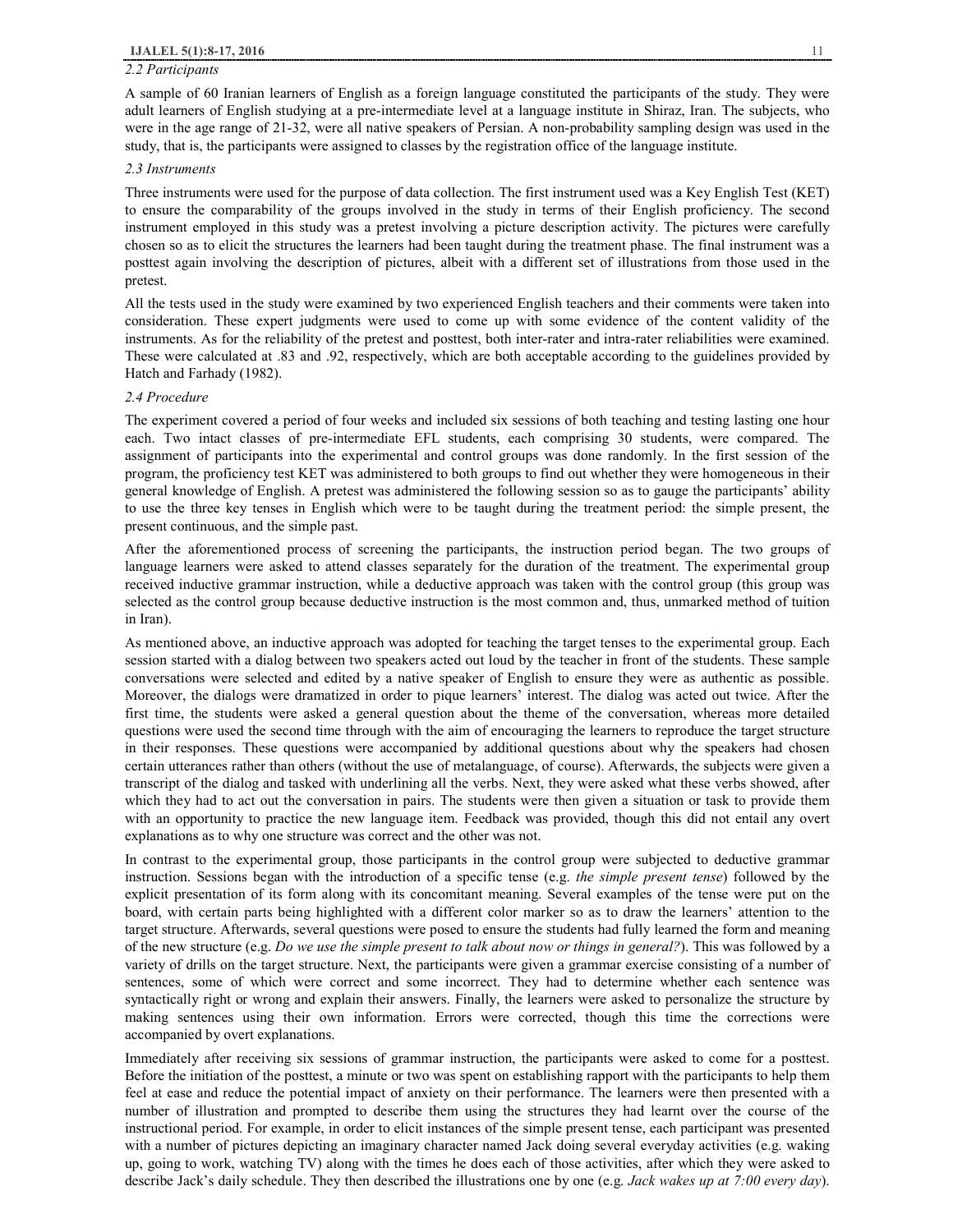## **3. Results**

## *3.1 Proficiency test*

In order to ensure that the groups were homogeneous in their proficiency level, a KET was given to them. Table 1 shows the descriptive statistics for the two groups' performances on the proficiency test.

| Group                     |                                          | N  | Mean  |      | Std. Deviation Std. Error Mean |
|---------------------------|------------------------------------------|----|-------|------|--------------------------------|
| KET (Proficiency<br>Test) | Control Group<br>(Deductive)             | 30 | 59.50 | 6.17 | 1.12                           |
|                           | <b>Experimental Group</b><br>(Inductive) | 30 | 58.76 | 5.53 | 1.00                           |

Table 1. Descriptive Statistics for the Two Groups' Performances on the Proficiency Test

The results of the t-test run on the proficiency test scores are shown in Table 2.

Table 2. Independent Samples T-test for the Two Groups' Performances on the Proficiency Test

|                            |                                | Levene's Test for Equality<br>of Variances |      |     | t-test for Equality of Means |                       |                    |
|----------------------------|--------------------------------|--------------------------------------------|------|-----|------------------------------|-----------------------|--------------------|
|                            |                                | F                                          | Sig. |     | df                           | Sig. $(2-$<br>tailed) | Mean<br>Difference |
| <b>KET</b><br>(Proficiency | Equal variances<br>assumed     | 1.05                                       | .30  | .48 | 58                           | .63                   | .73                |
| Test)                      | Equal variances not<br>assumed |                                            |      | .48 | 57.30                        | .63                   | .73                |

The t-test showed that the groups' general English proficiency levels were not significantly different  $(p = .63)$ . It is noteworthy that before running the t-test, a KS test had shown that both groups enjoyed normal distribution of scores.

## *2.5.2 Accuracy*

Each student's accuracy score was measured via 'obligatory occasion analysis' (Ellis & Barkhuizen, 2005). This was calculated by dividing the number of the correct uses of a certain target category by the total number of obligatory uses of the category and multiplying it by 100.

Tables 3 and 4 show the results of the statistical analyses run for the scores obtained from the pretest:

| Group                       |                                          | N  | Mean  | Std. Deviation | Std. Error Mean |
|-----------------------------|------------------------------------------|----|-------|----------------|-----------------|
| Simple Present<br>(Pretest) | Control Group<br>(Deductive)             | 30 | 41.33 | 18.14          | 3.31            |
|                             | <b>Experimental Group</b><br>(Inductive) | 30 | 44.66 | 14.55          | 2.65            |
| Present<br>Continuous       | Control Group<br>(Deductive)             | 30 | 37.00 | 17.44          | 3.18            |
| (Pretest)                   | <b>Experimental Group</b><br>(Inductive) | 30 | 38.66 | 15.47          | 2.82            |
| Simple Past<br>(Pretest)    | Control Group<br>(Deductive)             | 30 | 33.33 | 15.38          | 2.80            |
|                             | <b>Experimental Group</b><br>(Inductive) | 30 | 33.66 | 14.73          | 2.69            |

Table 3. Descriptive Statistics for the Groups' Performance on the Accurate Use of the Target Tenses on the Pretest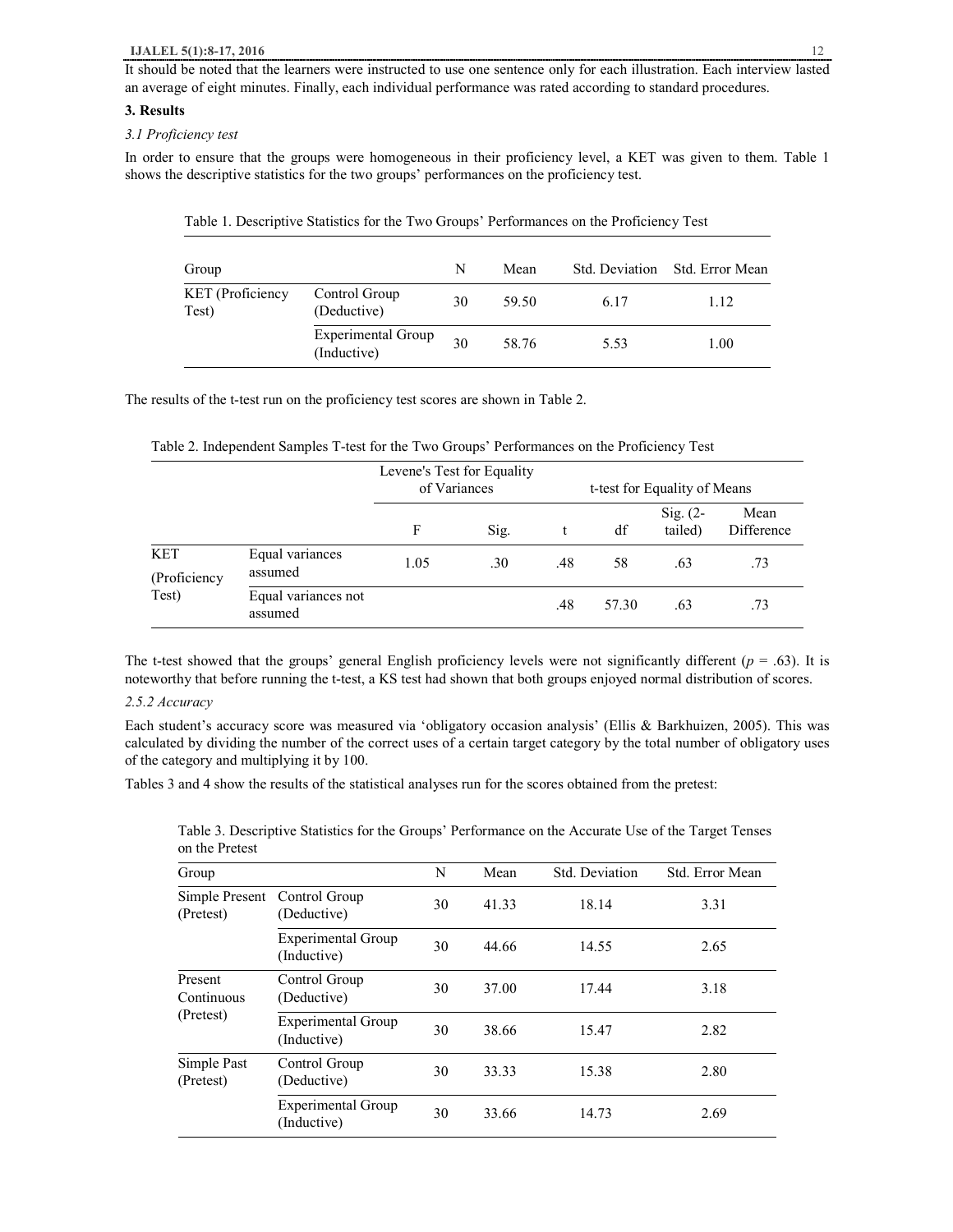A KS test showed that the distribution of both groups' scores on the pretest was normal. In order to compare the accuracy performance of the two groups on the pretest, independent samples t-tests were run. The differences between the groups were not found to be statistically significant for any of the target tenses. Table 4 shows the inferential statistics of the two groups' performances on the three target tenses on the pretest.

|                          |                                           | Levene's Test for Equality |              |             |       |                                                       |                    |
|--------------------------|-------------------------------------------|----------------------------|--------------|-------------|-------|-------------------------------------------------------|--------------------|
|                          |                                           | F                          | of Variances |             | df    | t-test for Equality of Means<br>$Sig. (2-$<br>tailed) | Mean<br>Difference |
| (Pretest)                | Simple Present Equal variances<br>assumed | .77                        | Sig.<br>.38  | t<br>$-.78$ | 58    | .43                                                   | $-3.33$            |
|                          | Equal variances not<br>assumed            |                            |              | $-.78$      | 55.40 | .43                                                   | $-3.33$            |
| Present<br>Continuous    | Equal variances<br>assumed                | .40                        | .52          | $-.39$      | 58    | .69                                                   | $-1.66$            |
| (Pretest)                | Equal variances not<br>assumed            |                            |              | $-.39$      | 57.18 | .69                                                   | $-1.66$            |
| Simple Past<br>(Pretest) | Equal variances<br>assumed                | .01                        | .89          | $-.08$      | 58    | .93                                                   | $-.33$             |
|                          | Equal variances not<br>assumed            |                            |              | $-.08$      | 57.89 | .93                                                   | $-.33$             |

|  |  | Table 4. Independent Samples T-test for the Groups' Accuracy Performance on the Pretest |  |  |  |
|--|--|-----------------------------------------------------------------------------------------|--|--|--|
|--|--|-----------------------------------------------------------------------------------------|--|--|--|

Table 5 depicts the descriptive statistics of the two groups' performances on the target tenses on the posttest.

| Group                     | Table 5. Descriptive statistics for the Groups. Accuracy refrommance on the rostlest | N  | Mean  | Std. Deviation | Std. Error Mean |
|---------------------------|--------------------------------------------------------------------------------------|----|-------|----------------|-----------------|
| (Posttest)                | Simple Present Control Group<br>(Deductive)                                          | 30 | 69.00 | 14.22          | 2.59            |
|                           | Experimental Group<br>(Inductive)                                                    | 30 | 65.00 | 14.32          | 2.61            |
| Present<br>Continuous     | Control Group<br>(Deductive)                                                         | 30 | 68.00 | 15.17          | 2.77            |
| (Posttest)                | Experimental Group<br>(Inductive)                                                    | 30 | 56.66 | 17.87          | 3.26            |
| Simple Past<br>(Posttest) | Control Group<br>(Deductive)                                                         | 30 | 62.66 | 18.55          | 3.38            |
|                           | Experimental Group<br>(Inductive)                                                    | 30 | 53.00 | 16.43          | 3.00            |

Table 5. Descriptive Statistics for the Groups' Accuracy Performance on the Posttest

Table 6 illustrates the results of the t-test run on the accuracy scores the participants achieved on the posttest.

|                           |                                           | Levene's Test for Equality<br>of Variances |      | t-test for Equality of Means |       |                       |                    |
|---------------------------|-------------------------------------------|--------------------------------------------|------|------------------------------|-------|-----------------------|--------------------|
|                           |                                           | F                                          | Sig. | t                            | df    | $Sig. (2-$<br>tailed) | Mean<br>Difference |
| (Posttest)                | Simple Present Equal variances<br>assumed | .04                                        | .82  | 1.08                         | 58    | .28                   | 4.00               |
|                           | Equal variances not<br>assumed            |                                            |      | 1.08                         | 57.99 | .28                   | 4.00               |
| Present<br>Continuous     | Equal variances<br>assumed                | .62                                        | .43  | 2.64                         | 58    | .01                   | 11.33              |
| (Posttest)                | Equal variances not<br>assumed            |                                            |      | 2.64                         | 56.51 | .01                   | 11.33              |
| Simple Past<br>(Posttest) | Equal variances<br>assumed                | .39                                        | .53  | 2.13                         | 58    | .03                   | 9.66               |
|                           | Equal variances not<br>assumed            |                                            |      | 2.13                         | 57.16 | .03                   | 9.66               |

Table 6. Independent Samples T-test for the Groups' Accuracy Performance on the Posttest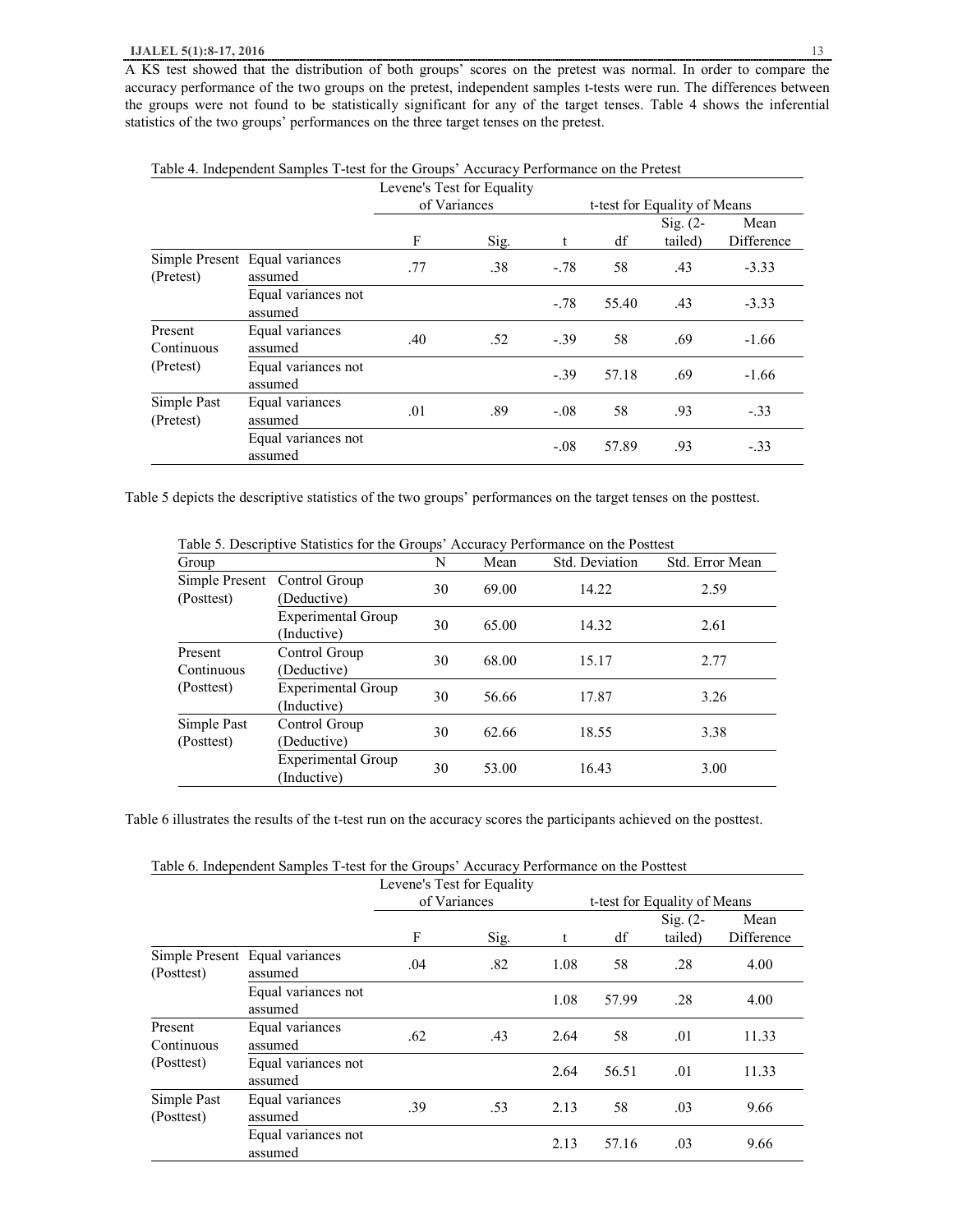#### *2.5.3 Fluency*

The quantification of the participants' fluency was done using 'speech rate analysis' (Ellis, 1990). This involved counting the total number of syllables during a stretch of speech and dividing the sum by the number of minutes it took to produce them. The result was a figure denoting the average number of syllables uttered per minute, which was taken as an index of one's rate of speech.

The descriptive statistics for the fluency scores of the two groups of participants on the pretest appear in Table 7.

| Group                |                                   | N  | Mean  | Std. Deviation | Std. Error Mean |
|----------------------|-----------------------------------|----|-------|----------------|-----------------|
| Fluency<br>(Pretest) | Control Group<br>(Deductive)      | 30 | 56.06 | 9.08           | 1.65            |
|                      | Experimental Group<br>(Inductive) | 30 | 57.86 | 9.03           | 1.65            |

Table 7. Descriptive Statistics for the Fluency Scores (Pretest)

Table 8 shows the results of the t-test run on the participants' fluency scores achieved on the pretest.

|                      |                                |         | Levene's Test for Equality |        |                              |            |            |
|----------------------|--------------------------------|---------|----------------------------|--------|------------------------------|------------|------------|
|                      |                                |         | of Variances               |        | t-test for Equality of Means |            |            |
|                      |                                |         |                            |        |                              | Sig. $(2-$ | Mean       |
|                      |                                | F       | Sig.                       |        | df                           | tailed)    | Difference |
| Fluency<br>(Pretest) | Equal variances<br>assumed     | $.00\,$ | .95                        | $-76$  | 58                           | .44        | $-1.80$    |
|                      | Equal variances not<br>assumed |         |                            | $-.76$ | 57.99                        | .44        | $-1.80$    |

Table 8. Independent Samples T-Test for the Fluency Scores (Pretest)

As evidenced in the tables above, the significance value was .44, which is above .05, indicating that there was no meaningful difference between the learners of the two groups with respect to their fluency levels when they took the pretest, meaning that the two groups were comparable.

The descriptive statistics for the learners' fluency scores on the posttest can be seen in Table 9.

| Table 9. Descriptive Statistics for Fluency Scores (Posttest) |                                   |    |       |                |                 |  |  |
|---------------------------------------------------------------|-----------------------------------|----|-------|----------------|-----------------|--|--|
| Group                                                         |                                   |    | Mean  | Std. Deviation | Std. Error Mean |  |  |
| Fluency<br>(Posttest)                                         | Control Group<br>(Deductive)      | 30 | 66.10 | 7.42           | 1.35            |  |  |
|                                                               | Experimental Group<br>(Inductive) | 30 | 67.46 | 8.07           | 1.47            |  |  |

Table 10 depicts the results of the t-test run the fluency scores the participants obtained on the posttest.

|                       | Table 10. Independent Samples T-test for Fluency Scores (Posttest) |     |                            |        |       |                                |                    |
|-----------------------|--------------------------------------------------------------------|-----|----------------------------|--------|-------|--------------------------------|--------------------|
|                       |                                                                    |     | Levene's Test for Equality |        |       |                                |                    |
|                       |                                                                    |     | of Variances               |        |       | t-test for Equality of Means   |                    |
|                       |                                                                    | F   | Sig.                       |        | df    | $\mathrm{Sig.}$ (2-<br>tailed) | Mean<br>Difference |
| Fluency<br>(Posttest) | Equal variances<br>assumed                                         | .07 | .78                        | $-.68$ | 58    | .49                            | $-1.36$            |
|                       | Equal variances not<br>assumed                                     |     |                            | $-.68$ | 57.60 | .49                            | $-1.36$            |

Table 10. Independent Samples T-test for Fluency Scores (Posttest)

As shown in Table 10, there was no significant difference between the two groups of learners regarding their fluency.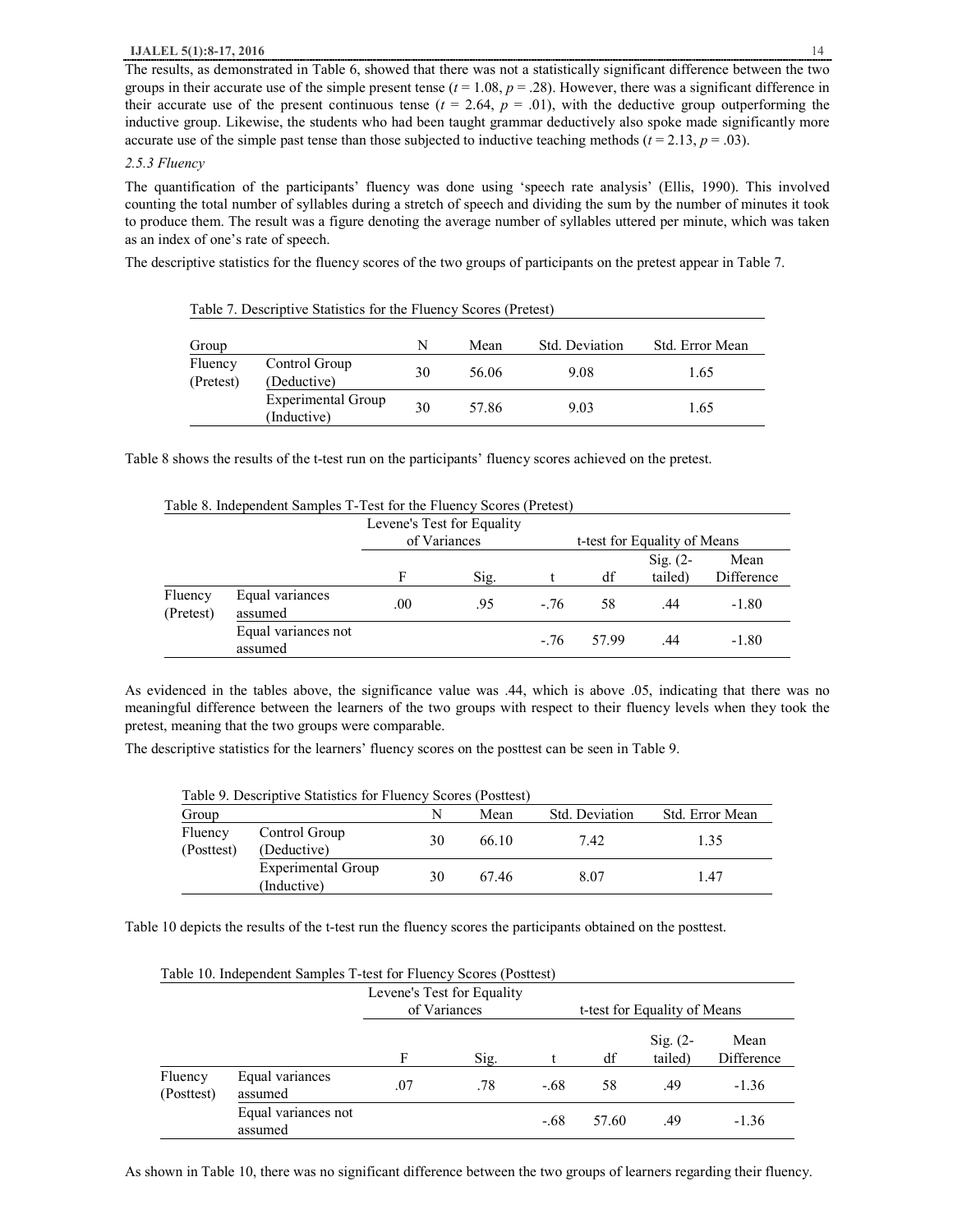#### **4. Discussion**

The learners in the control group (i.e. deductive group) were significantly more accurate in their use of two of the three tenses they were taught (i.e. the present continuous and the simple past) on the posttest. Even in the case of the simple present, those students who had received deductive grammar instruction posted overall better accuracy scores, even though the gap was not large enough to be deemed significant. These results suggest that a deductive approach to teaching grammar could be more effective in enabling language learners to make accurate use of grammatical structures in comparison with an inductive approach. This is in line with the findings of Seliger (1975), Erlam (2003), Ellis (2005), Shih (2008), Berendse (2012), and Nazari (2012). This turn of events could be due to a number of reasons.

One reason why the students who had been taught grammar deductively demonstrated a higher degree of accuracy in the oral picture description activity might be the cognitive tendency of adult students for conscious processing of rules, a notion supported by Ellis (2005), Farrokhi and Talabari (2011), and Rezaei and Hosseinpour (2011). On the one hand, these learners were familiarized with the actual forms of the three aforementioned tenses from the very beginning of each session. In other words, there was a greater emphasis on form rather than meaning in comparison with the inductive approach taken with the experimental group. Thus, the learners were able to memorize the structures straightaway. Furthermore, overt explanations of the meaning and use of each structure accompanied this focus on form, essentially removing the element of guesswork on the part of the language learners and thus reducing the possibility of making a wrong guess in addition to making them much more confident in their use of the structure (DeKeyser, 2003). It is possible that in the case of the participants who received inductive instruction, there existed an element of uncertainty after each session, a feeling that several questions had remained unanswered. Since these learners were not given explicit instruction, it became more difficult for them to make definite conclusions on the form, meaning and use of the structures they were taught, whereas in the sessions involving the control group, a clear link was established between the form and meaning of each structure, leaving nothing to chance. This is something which was also noticed during the treatment: many of the inductively taught students seemed less inclined to contribute to the freeproduction activity at the end of each session and exhibited a greater degree of uncertainty in their responses, something which was evident in their tone of voice, even though they had encountered the structure in the conversations they were provided with and even practiced these conversations in pairs. It is interesting to note that in a study carried out by Fahim and Azarnioushi (2011), a group of learners were divided into two groups according to their ability to think critically. The results indicated that inductive grammar instruction led to a noticeable improvement in accuracy only among the learners who possessed high critical thinking abilities, suggesting that this approach to teaching grammar requires greater analysis on the part of language learners and can be burdensome for those who do not possess such abilities. Likewise, Hwu and Sun (2012) found that while higher-aptitude learners benefit more from inductive grammar instruction, deductive instruction yields the best results with respect to lower-aptitude ones.

Further complicating matters is that, as was discussed previously, the prevalent method of teaching grammar in Iran is deductive in nature, not inductive. Most language learners in Iran are used to having the form and rule of a structure given to them. This issue extends to the system of education in Iran as a whole: students are seldom required to work things out for themselves at school and are typically spoon-fed, unlike in Western education systems which typically value independent thinking and individual responsibility. This can have serious ramifications, the most important of which are making learners reluctant to experiment and depriving them of any confidence to make educated guesses, two important factors in fostering learner autonomy which just so happens to be heavily advocated by Communicative Language Teaching (Brown, 2000). As such, people in Iran, and especially those studying a foreign language, tend to be ill-prepared to embrace methods which require guesswork and working out rules for themselves, instead preferring to be given the rules straightaway.

It is also worth dissecting the insignificant difference found between the learners of the control and experimental groups regarding their use of the simple present tense. In general, both groups of students spoke most accurately when using this tense. The reason for this is not difficult to understand: the simple present tense requires the lowest degree of grammatical gymnastics on the part of the speaker. Unlike the present continuous tense, which calls for the use of one of the forms of the auxiliary 'be' verb in conjunction with the present participle form of a verb, and the simple past, which necessitates the addition of the suffix '-ed' at best, or the use of a completely different verb form at worst, the simple present tense involves little in the way of manipulating different forms, or grammatical gymnastics (Larsen-Freeman, 2000). Most students are required to memorize the infinitive forms of various verbs by default, and in doing so are well-positioned to make use of the simple present tense. The biggest challenge one might face is remembering to add the third person singular 's' when needed, which indeed proved to be the source of the overwhelming majority of the errors the participants made during the interviews when attempting to use this tense. This is somewhat similar to what occurred in Berendse's (2012) study. Two groups of learners were taught the simple past and present perfect tenses, with the deductively-taught group doing significantly better in their use of the latter in comparison with their peers who had received inductive instruction, though no significant difference was found between the two groups' use of the simple past, the less demanding of the two tenses.

As regards the impact of deductive and inductive grammar instruction on language learners' fluency, it is commonly believed that the latter leads to higher speech rates in ESL countries, thanks to its focus on meaning rather than form (Brown, 2000). The canard is that the same should hold true for EFL countries. However, the present study did not reveal any noticeable difference between the two groups of learners' fluent use of the three tenses they were taught. While the learners in the experimental group were provided with conversations demonstrating the use of the three tenses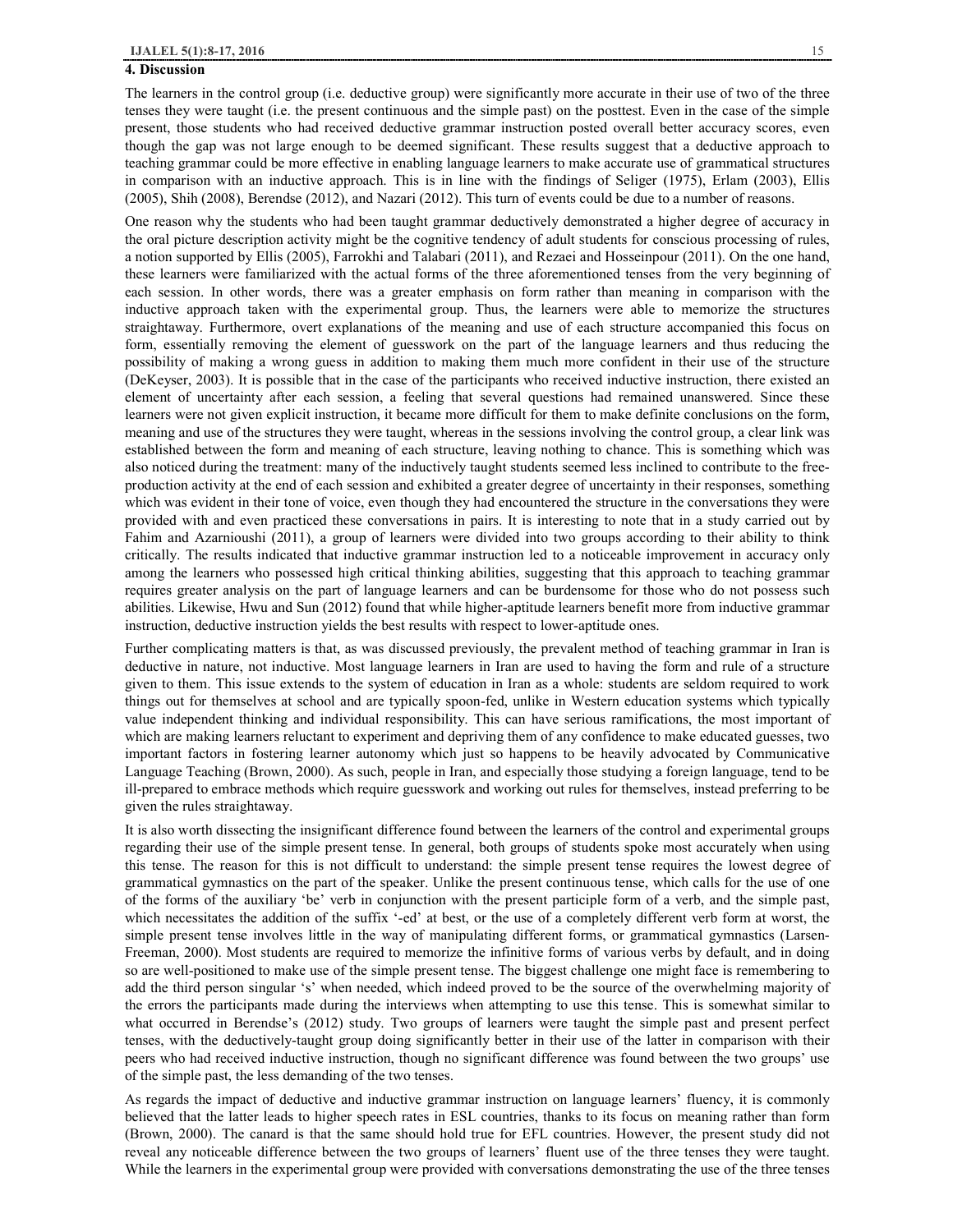#### **IJALEL 5(1):8-17, 2016** 16

in a contextualized manner and then given opportunities to act out the conversations, it appears the extra repetition and drilling their peers in the control group had done as part of the PPP lesson managed to negate any potential superiority they may have otherwise enjoyed in their speech rates. This could partly be due to the fact that in EFL countries, language students are seldom provided with ample opportunities to practice what they have formally learned in language classes outside classroom settings, which, as Van Patten and Oikennon (1996) and Wong (2004) point out, plays an important role in enhancing their fluency. In this regard, there was no difference between the students receiving deductive or inductive grammar instruction.

An important point to note here is that the notion of discovery learning is quite alien to people in Iran as a whole. This was evident in the case of the experimental group, as some of the learners were not very comfortable with this method. In comparison with the control group, the learners who had been given inductive instruction appeared to be more confused and less willing to participate in class discussions, thus reducing the amount of positive reinforcement they received. Furthermore, each learner's success in using the target structure fluently during the post-dialog activity seemed to be more a factor of the degree to which he or she had memorized the conversation than anything else. Those who had enjoyed greater success in internalizing the conversation spoke more fluently than those who were able to act out the dialog only when they had the transcript in front of them, suggesting that some of the participants in the experimental group had not been able to identify the form and meaning of the target structure and were merely repeating what they could recall from the conversations they had practiced during the instruction sessions. This turn of events runs contrary to the benefits of conscious-raising techniques suggested by Schmidt (1990) and Hinkel and Fotos (2002).

## **5. Conclusion**

The present study was carried out in order to determine what impact inductive and deductive approaches to grammar instruction have on learners' ability to speak English fluently and accurately. It was found that those learners who had been taught grammar deductively demonstrated significantly higher levels of accuracy than their peers who had been provided with inductive instruction. Several potential factors contributing to this result were identified, including adults' tendency to consciously process rules (as opposed to children's comparatively automatic learning of languages), the greater emphasis placed on form in deductive approaches, the provision of overt explanations of form and meaning, and the learners' lack of familiarity with inductive teaching methods in general.

The impact of these two methods of teaching grammar on fluency was also investigated. The analysis of the results indicated that there was no significant difference between the students in the control and experimental groups with respect to their fluent use of language during the picture description activity. This could be due to the extra drilling the learners in the control group were subjected to, which may have helped internalize the structure, as well as the experimental group learners' relatively greater reluctance to participate in the production activity at the end of each lesson (most likely due to the uncertainty they harbored due to the absence of explicit rules during the instruction period).

Taking the results of this study into account, it could be said that in EFL contexts, the use of deductive grammar instruction can potentially lead to greater accuracy and, as such, it may be in learners' best interests for language institutes to encourage the use of this approach towards grammar instruction in language classrooms in such contexts so as to help learners to be able to speak more accurately.

## **References**

Abdolmanafi Rokni, S. J. (2009). Explicit grammar instruction. *Language in India , 9,* 117-128.

Berendse, E. (2012). *A comparison between the effectiveness of inductive and deductive instruction in L2 English classroom in a L1 Dutch environment*. (Unpublished master's thesis). Language and Culture, Utrecht University.

Brown, H. D. (2000). *Principles of Language Learning and Teaching* (4th ed.). New York: Pearson Education Company.

Chalipa, S. (2013). The effect of inductive vs. deductive instructional approach in grammar learning of ESL learners. *International Researchers, 2*(2), 176-187.

DeKeyser, R. M. (2003). Implicit and Explicit Learning. In C. Doughty and M. Long (Eds.), *Handbook of Second Language Learning* (pp. 313-348). Oxford, England: Blackwell.

DeKeyser, R. M. (2005). What Makes Second-Language Grammar Difficult? A Review of Issues. *Language Learning*, 55(1), 1-25.

El-Banna & Ibrahim, A. (1985). Deductive versus inductive teaching of grammar: An experimental investigation*.*  [Abstract]. *ERIC Document Reproduction Service* No. ED 299824.

Ellis, R. (1990). *Instructed second language acquisition*. Oxford: Blackwell.

Ellis, R. (2005). *Instructed Second Language Acquisition: A Literature Review*. Wellington, New Zealand: Ministry of Education.

Ellis, R. (2010). Does Explicit Grammar Instruction Work?. *Ninjal Project Review, 2,* 3-22.

Ellis, R. & Barkhuizen, G. (2005). *Analysing learner language*. Oxford: Oxford University Press.